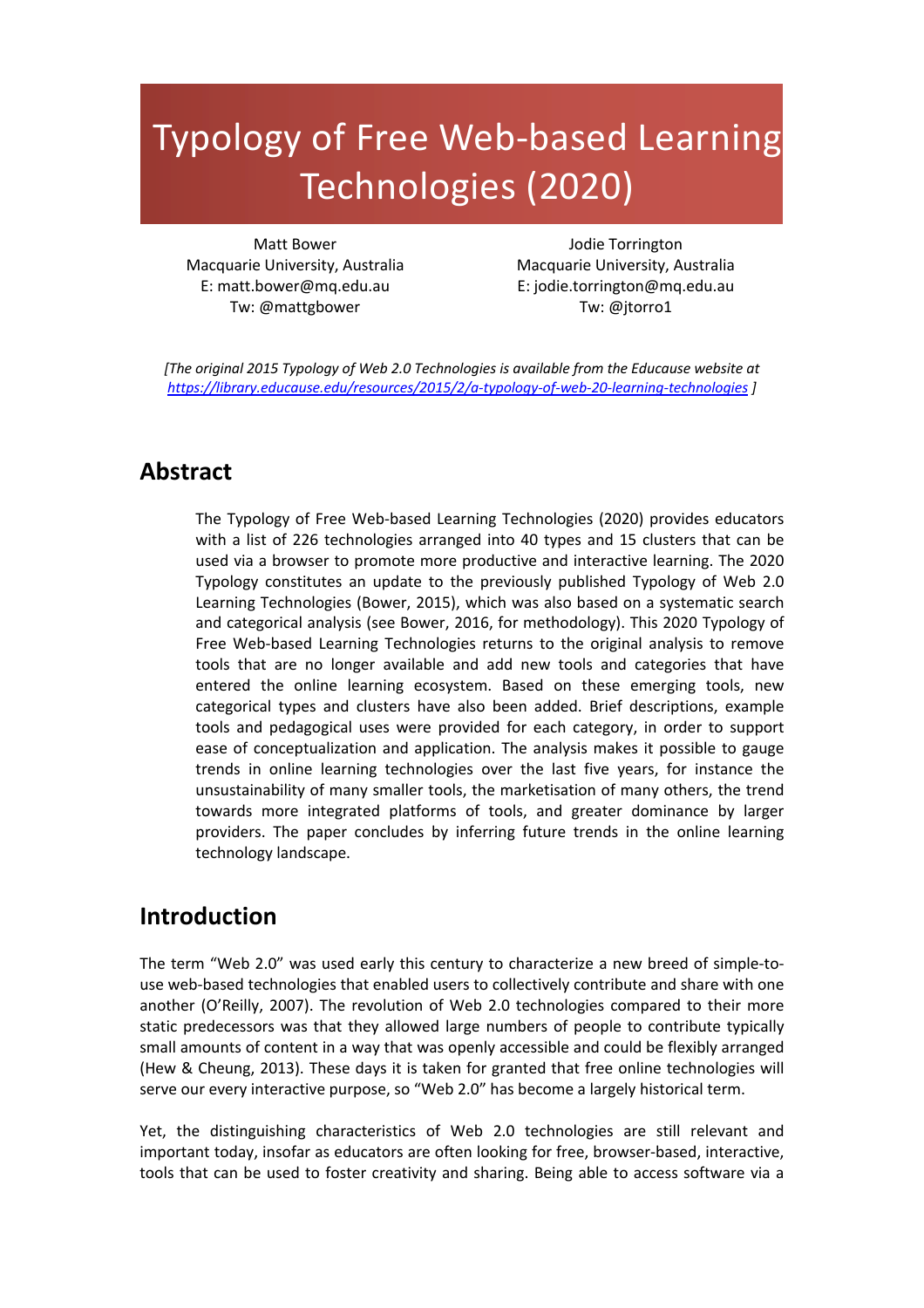browser and store information in the cloud enables educators to seamlessly facilitate constructive and collaborative learning (Leow & Neo, 2015), at the same time as reducing financial, hardware and maintenance overheads of physically installing software. Thus, it is still useful for teachers to understand the sorts of freely available online interactive tools at their disposal, and how and why they might choose to use each.

The 2020 Typology of Free Web-based Learning Technologies provides an update to the 2015 Typology of Web 2.0 Learning Technologies, with the change in name reflecting the diffusion of "Web 2.0" characteristics into contemporary technological assumptions. To perform the update, the currency of each of the tools from the 2015 Typology was inspected, with discontinued or commercialized technologies removed. Next, tools that had been observed and noted since the 2015 typology were reviewed and classified. Following this step, a search for freely available online tools was performed, and tools that met the criteria for inclusion were categorized and added. As a result of this process, three additional clusters of tools were added into the typology: 3D Modelling tools, Coding tools and Learning Management Systems. The category "Timeline tools" was reclassified from being a cluster in its own right to being a technology type in the "Knowledge organisation and sharing" cluster. The 3D modelling tools cluster is comprised of two types of technologies -3D model repositories and 3D model creation. Otherwise, the types of technologies remained generally the same, noting some small adjustments to the names of the clusters and tool types. The 2020 Typology of Free Web-based Learning Technologies is shown in Figure 1 below, with clusters presented in the inner radius and any sub-categories of tool types presented in the outer radius.



**Figure 1. Typology of Free Web-based Learning Technologies**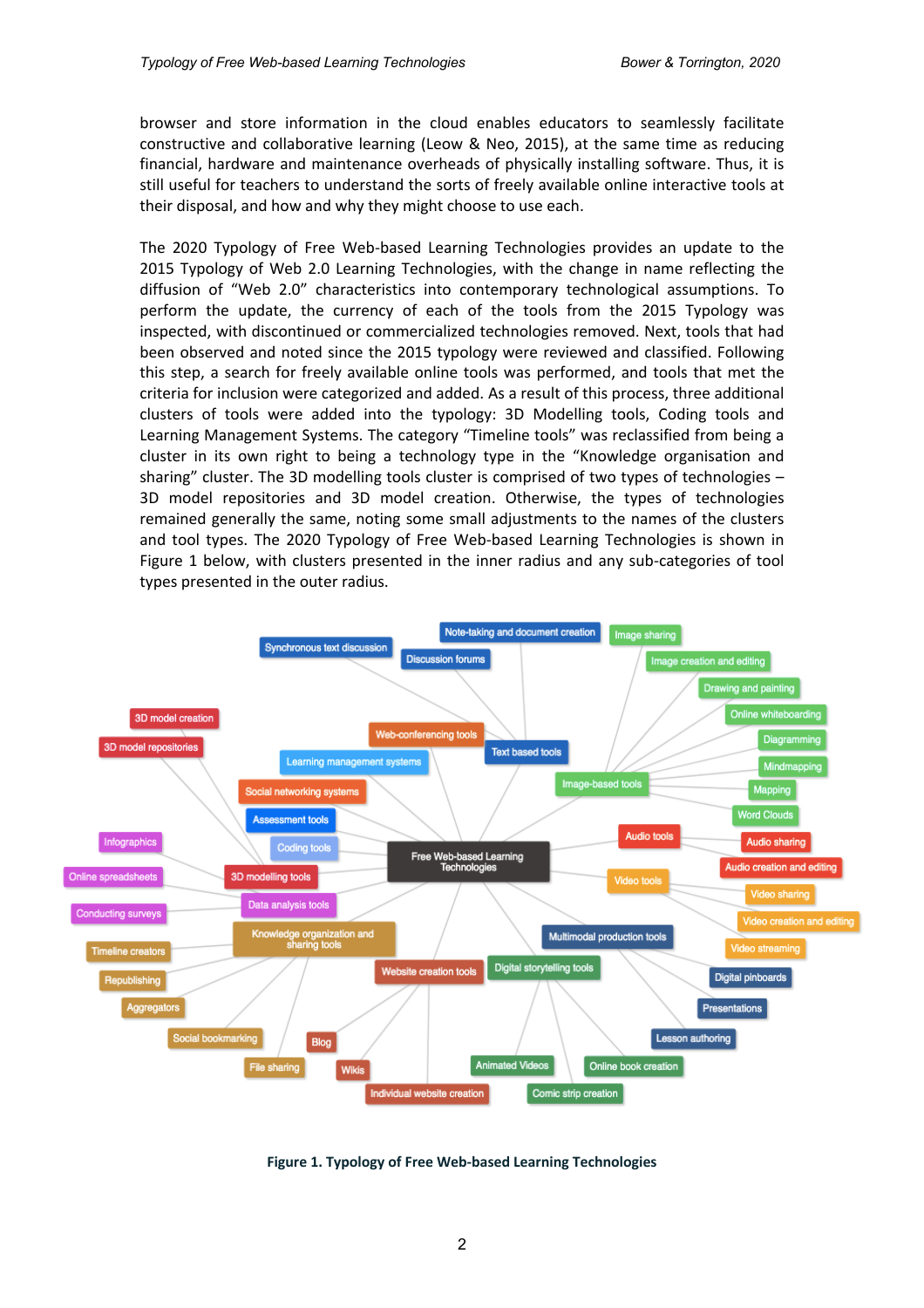In order to have been included in the 2020 Typology of Free Web-based Learning Technologies, the tools must:

- 1. be freely available, or at least offer a free version that can be used in continuity (not just a free trial)
- 2. be openly accessible via a standard web-browser
- 3. enable people to contribute and share content
- 4. be educationally applicable (so, for instance, marketing tools were not included).

These criteria correspond directly with those used to form the original Typology (Bower, 2016). This consistency in process enables reliable characterization of changes to the technological landscape over the last 5 years. As part of the openness criteria, only those sites that could be used via popular browsers (e.g. Firefox, Chrome, Safari) were considered. That is to say, sites that required proprietary extensions or plugins for certain browsers were excluded, to avoid conditional inclusions in the Typology.

The categories of free online learning technologies, their descriptions, pedagogical uses and updated example tools for each category are described below, arranged according to the clusters. Throughout the descriptions the term 'users' rather than 'teachers' is often applied because students may learn more from being designers with the technology than from teachers preparing and disseminating activities, and 'users' encapsulates both of these cohorts. In reviewing the Typology educators are strongly encouraged to consider the age permissions and suitability of each site, as some might not be appropriate for primary school or even high school students.

# **The 2020 Typology of Free Web-based Learning Technologies**

# **Text based tools**

#### **Synchronous text discussion**

Synchronous text discussion tools enable users to exchange text-based comments in realtime. These can be used for synchronous interaction between groups of learners to form a backchannel during a live presentation, or for instance to facilitate remote troubleshooting support. Twitter (http://twitter.com) is the most well known of these tools providing the ability to post short public text comments, and Plurk (http://plurk.com) provides an alternative. Chatzy (http://chatzy.com) and Backchannel Chat (http://backchannelchat.com) enable users to create private web-based chat streams that can be shared via URL. Slack (https://slack.com) offers synchronous text-based collaboration tools enable groups of users to synchronously instant message, plan and share artefacts online in order to promote effective team collaboration. Fleep (https://fleep.io) provides an alternative with text chat channels and file sharing.

#### **Discussion forums**

Discussion forums facilitate asynchronous text discussions between groups of users, organising contributions according to discussion threads. This can be useful for more reflective text conversations where real-time interaction is not required. ProBoards (http://proboards.com) is an example. ReadUps (http://readups.com) is a social reading platform where people can read a book together by placing text-based comments around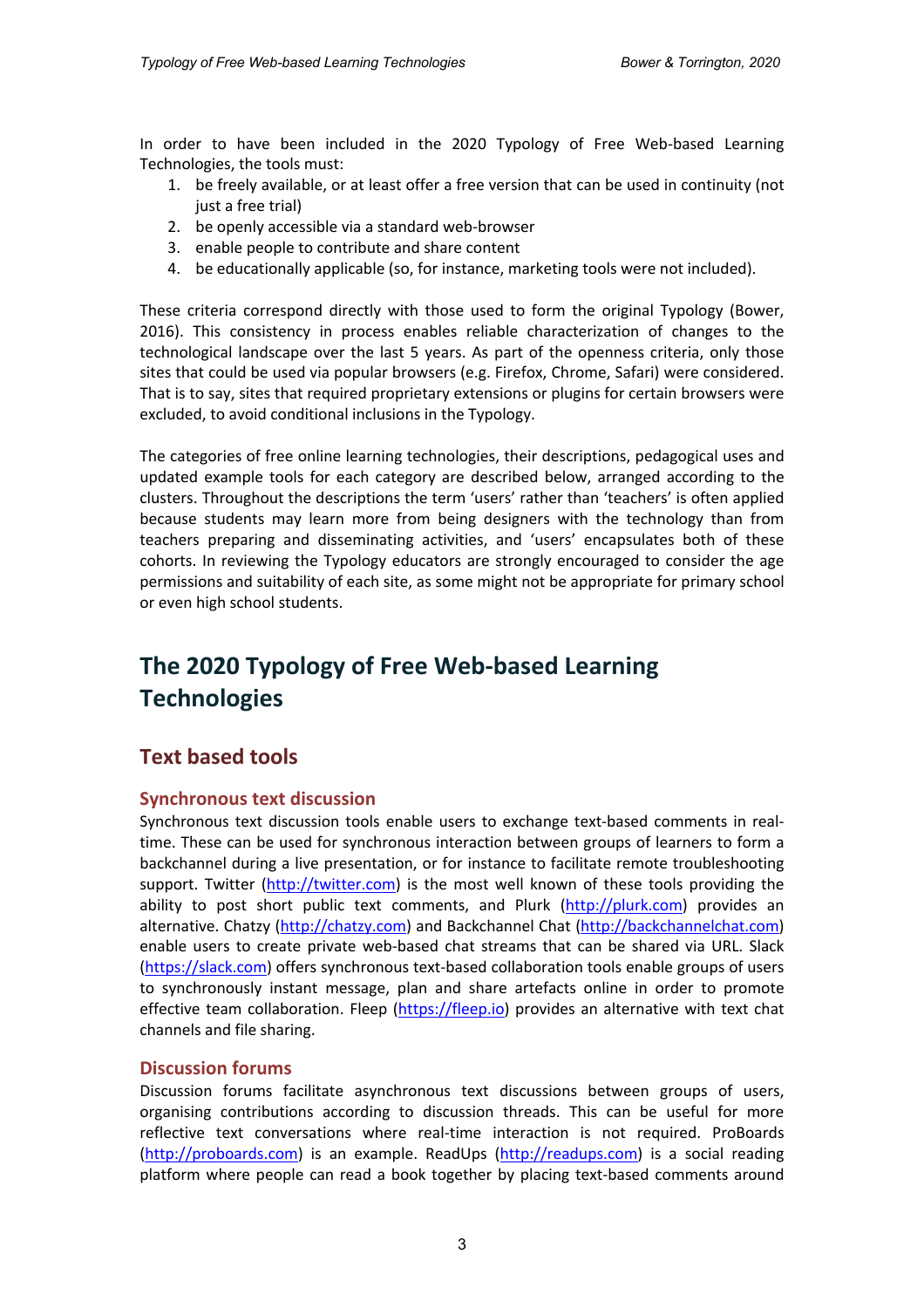the pages within the browser (which can also be used in synchronous mode by virtue of the inbuilt Twitter integration). Stand-alone discussion forums are less prevelant than previously as they are now integrated into broader suites of tools (for instance Learning Management Systems).

#### **Note-taking and document creation**

Note-taking and document creation tools enables groups of users to collaborative author documents in real-time and see each other's changes. Evernote (http://evernote.com) provides a sophisticated web interface for note-taking including image insertion and file management but with view-only sharing rather than collaborative writing capabilities. Google Keep (www.keep.google.com) is a note-taking service, including texts, lists, images and audio, accessed through a Google account. Microsoft Word Online (https://www.office.com/launch/word) allows traditional desktop publishing of creating, editing, sharing and collaboration of Word documents via OneDrive. Google Docs (http://docs.google.com) enables simultaneous contributions to a document by multiple users with many of the features of Microsoft Word (including the ability to embed images). Zoho Writer (http://zoho.com/docs) is an alternative to Google Docs. Canva (https://www.canva.com) provides user-friendly, layer-based image manipulation functionality to design and create interesting documents.

### **Image based tools**

#### **Image sharing**

Image sharing sites are designed to facilitate asynchronous public sharing of images. Users can utilize these to source and share image resources. Flickr (http://flickr.com) provides a large repository of publicly shared photos (and more recently, videos) that people can use or share using Creative Commons Licenses. Instagram (http://instagram.com) also facilitates photo (and video) sharing through individual postings. Other sites support sharing of images via open repository, for instance Pics4Learning (http://www.pics4learning.com), Burst (https://burst.shopify.com), Pexels (https://www.pexels.com), Unsplash (https://unsplash.com) and Pixabay (https://pixabay.com) provide archives of pictures that can be used for education, Openclipart (http://openclipart.org) offers general purpose clipart, and Wikimedia Commons (http://commons.wikimedia.org) incorporates images (and videos) that can be reused under Creative Commons licenses.

#### **Image creation and editing**

Image creation and editing sites enable users to individually create and edit images as well as add effects (e.g. on photos), and then share images via URL. This can be useful when users need to produce and disseminate an image, for instance to represent a concept. Befunky (http://befunky.com) provides a simple online photo editing tool with cropping, resizing, colour mixing, exposure and sharpening adjustments as well as filters. Pixlr (http://pixlr.com), Sumopaint (http://sumopaint.com) and DeviantArt (http://muro.deviantart.com) provide more powerful image creation and editing facilities with layers and effects much like proprietary commercial software, yet available directly through a web browser. It should be noted that there is also a range of free image creation and editing tools that are available as a software download, for instance the popular Gimp program. There are also several image creation and editing tools that can be operated via some browsers via installation of proprietary extensions or plugins.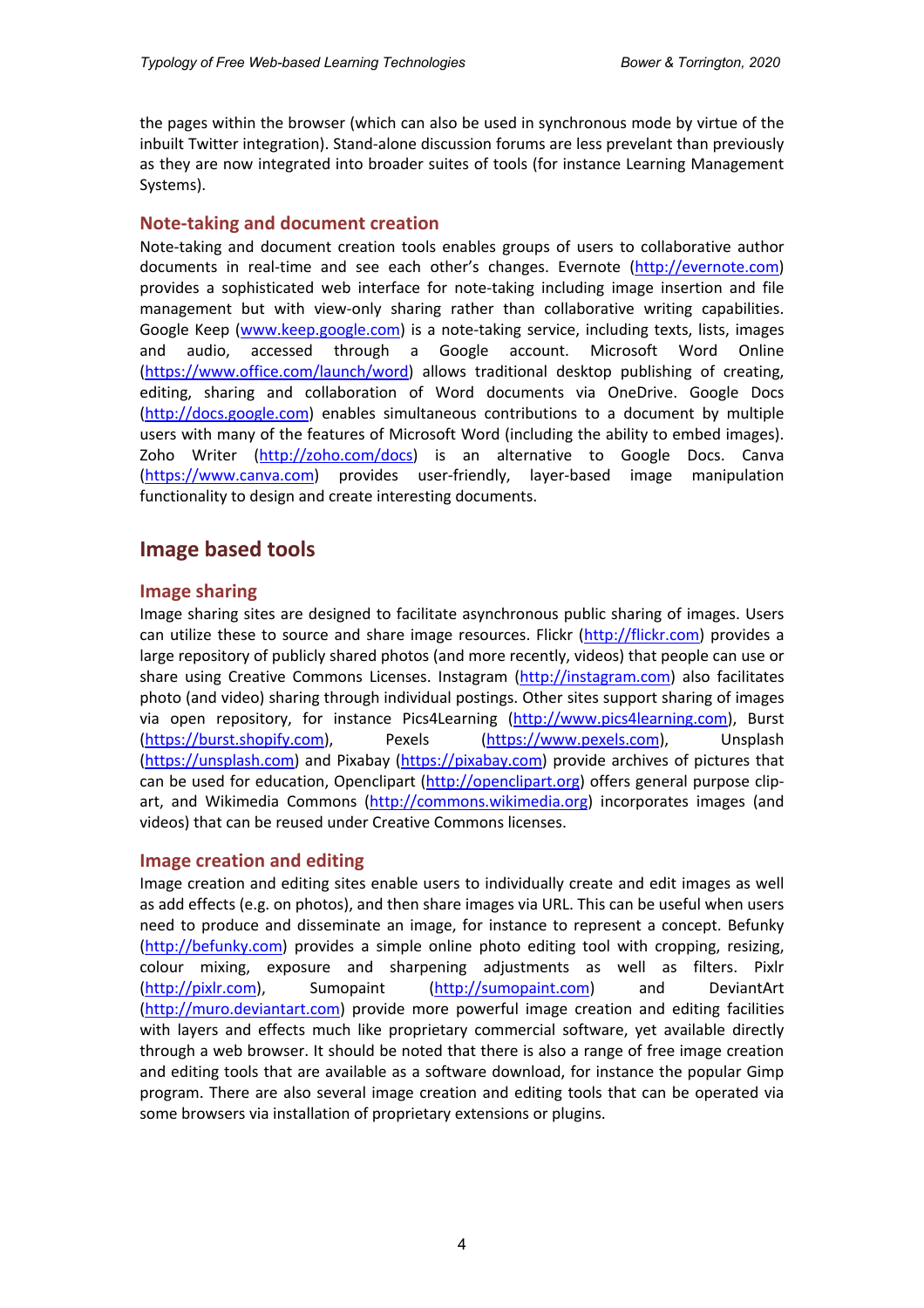#### **Drawing and painting**

Drawing tools allow users to use their mouse as a pen to create a picture and share it via a URL. This can be useful for sketching and illustrating purposes. Sketchpad (https://sketch.io/sketchpad) offers a user-friendly platform to create, share, print and export artworks using a variety of drawing tools. Slimber (http://slimber.com) enables individual users to replay their creation at speed to see how the image was constructed. Flockdraw (http://flockdraw.com) enables multiple users to enter a free-form collaborative drawing session through their browser with integrated text chat.

#### **Online whiteboarding**

Online whiteboarding tools differ from drawing tools in so far as they include line, shape and text tools (and in some cases other features) to structure the illustrative process. A Web Whiteboard (http://awwapp.com) provides a simple whiteboard for real-time collaborative whiteboarding activities. Google Drawing (http://docs.google.com/drawings) and Board800 (http://board800.com) provide more fully featured whiteboarding with live collaboration. CoSketch (http://cosketch.com) incorporates text-chat to support live collaboration. Twidlla (http://twiddla.com) and Autodraw (https://www.autodraw.com) facilitates both free drawing using a variety of tools and AI assisted creations, which can be exported as a PDF file.

#### **Diagramming**

Diagramming tools impose more structure to the drawing process by offering a range of templates for creating diagrams and flowcharts. This can be useful if users need to quickly develop a procedural schematic diagram. Examples include, Gliffy (http://gliffy.com), Lucidchart (http://lucidchart.com), and Draw.Io (http://draw.io). Creately (http://creately.com) and Cacoo (http://cacoo.com) enable collaborative diagram creation, including flowcharts.

#### **Mindmapping**

Mindmapping tools support the development of images to represent interrelated concepts in the form of a visual knowledge network that can be shared via URL. This can be used to represent conceptual and even metacognitive understanding. Bubblus (http://bubbl.us) and Mindomo (http://mindomo.com) provide simple text based mindmapping with the ability to save and disseminate maps via URL. Wisemapping (http://wisemapping.com) provides a large range of editing and formatting features including the ability to embed images, while Mindmup (http://mindmup.com) also allows documents and videos to be attached. Popplet (http://popplet.com) allows images, text and freestyle drawing to be organized and linked. For collaborative mindmapping, Mind42 (http://mind42.com), Mindmeister (http://mindmeister.com) and Slatebox (http://slatebox.com) have advanced formatting capabilities, image insertion, and also allow real-time collaborative authoring. Coggle (http://coggle.it) provides real-time collaborative authoring and the ability to track back through versions of the mindmap to see who has made changes at various points in time. Debategraph (http://debategraph.org) provides groups of users with the ability to visualise a network of documented ideas with features to view the knowledge networks in different ways including as trees, radial graphs, nested and content boxes.

#### **Mapping**

Mapping tools support the creation of custom maps by marking up publicly available mapping information, which can then be shared by link or by embedding within another site. This can be useful for representing a travel path or a series of related sites. Google Maps (http://maps.google.com) allows users to pin text, images, and videos to maps that can then be shared by URL. Scribblemaps (http://scribblemaps.com) allows image, text and marker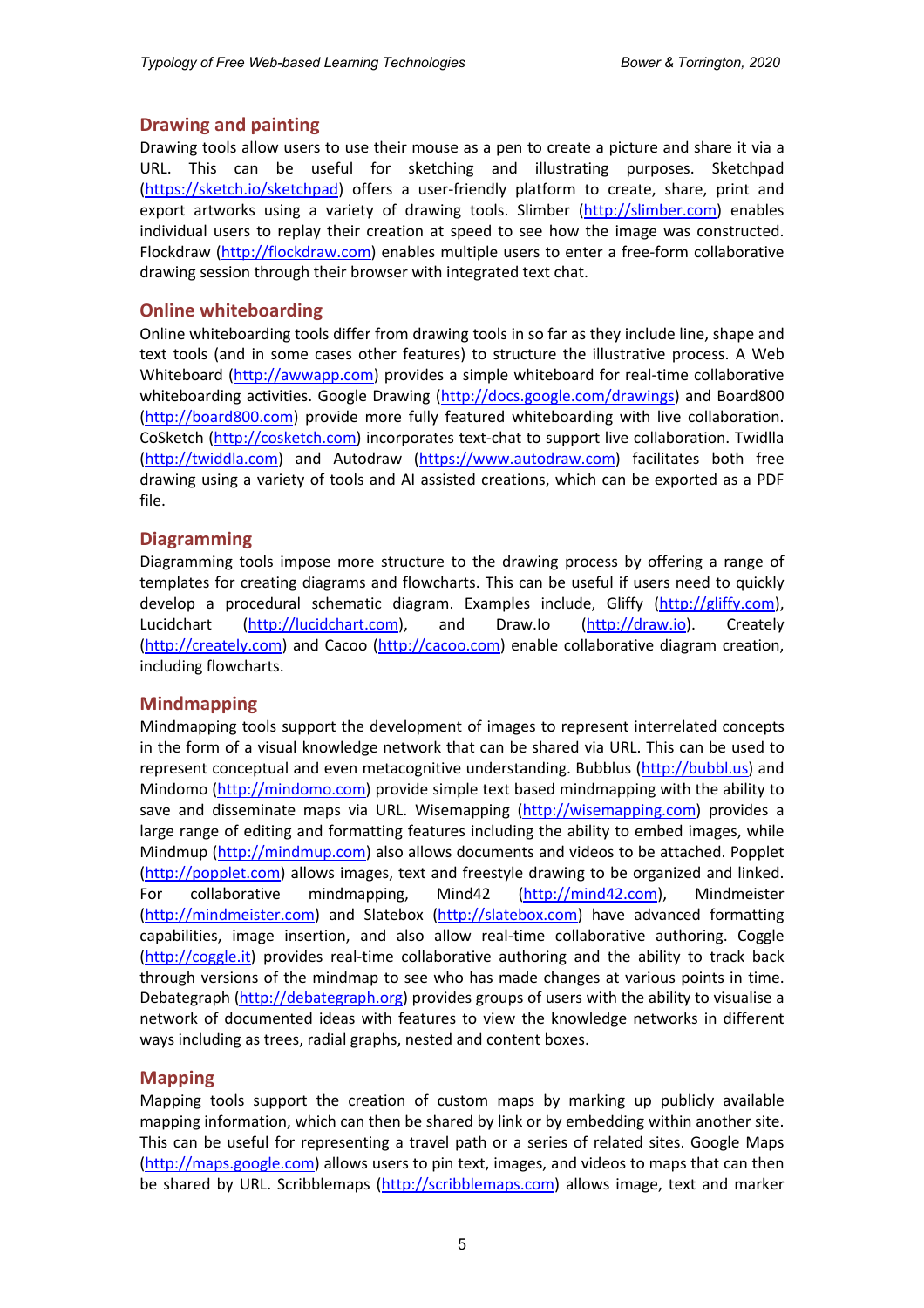placement on Google maps. The relatively recent Google Tours platform (https://www.google.com/earth/education/tools/tour-builder) enables text, images and videos to be integrated to build a 3D virtual excursion experience.

#### **Word clouds**

Word cloud tools enable users to create and share image arrangements of keywords of a text based on the file, text or URL provided by users. This offers educators a visually appealing way to represent a literary composition and also enables lightweight analysis based on the words that are more frequent and thus occur in larger text. Examples include WordClouds.com (http://wordclouds.com), Tagcrowd (https://tagcrowd.com) and Word Art (https://wordart.com/).

# **Audio tools**

#### **Audio sharing**

Audio sharing sites enable users to upload and share their audio recordings (for instance, podcasts) via open repositories. This can be useful for sourcing disciplinary information and also sounds to be used for remixing. Examples include Soundcloud (http://soundcloud.com), Audioboom (http://audioboom.com), Freesound (http://freesound.org), Chirbit (http://chirbit.com) and SoundBible (http://soundbible.com).

#### **Audio creation and editing**

Audio creation and editing sites enable individuals to record audio directly through their browser. Vocaroo (http://vocaroo.com) allows simple online audio recording directly through a web-browser. Soundation (http://soundation.com) offers users more sophisticated audio recording and editing functionality including the ability to mix different audio tracks and combine them with a library of free sound effects. Note that the popular Audacity audio editing software is only available as a software download, though can be operated via some browsers via installation of a proprietary extension or plugin.

## **Video tools**

#### **Video sharing**

Video sharing sites enable users to share video content via public repositories. This enables teachers and students to source video content for knowledge acquisition or remixing purposes, as well as disseminate their own video. YouTube (http://youtube.com) and Vimeo (http://vimeo.com) are well renown generalist video sharing sites. Teachertube (http://teachertube.com) specializes in the sharing of educational videos.

#### **Video creation and editing**

Video editing tools allow individual users to create and edit videos through their browser. This enables teachers and students to create video content for instructional or assessment purposes. The YouTube Video Editor (http://youtube.com/editor) can combine videos, trim, add images, audio tracks, transitions and text, and includes feature to adjust brightness, contrast and so on. Another tool in this space is Video Toolbox (http://videotoolbox.com). Kizoa (http://kizoa.com) and Muvee (http://muvee.com) specialise in videos and slideshows based on images, multimedia, text, and music, incorporating transitions and a range of other effects. Flipgrid (https://info.flipgrid.com) allows multiple participants to record, edit and share their created video, which can be viewed by all participants. Screencast-o-matic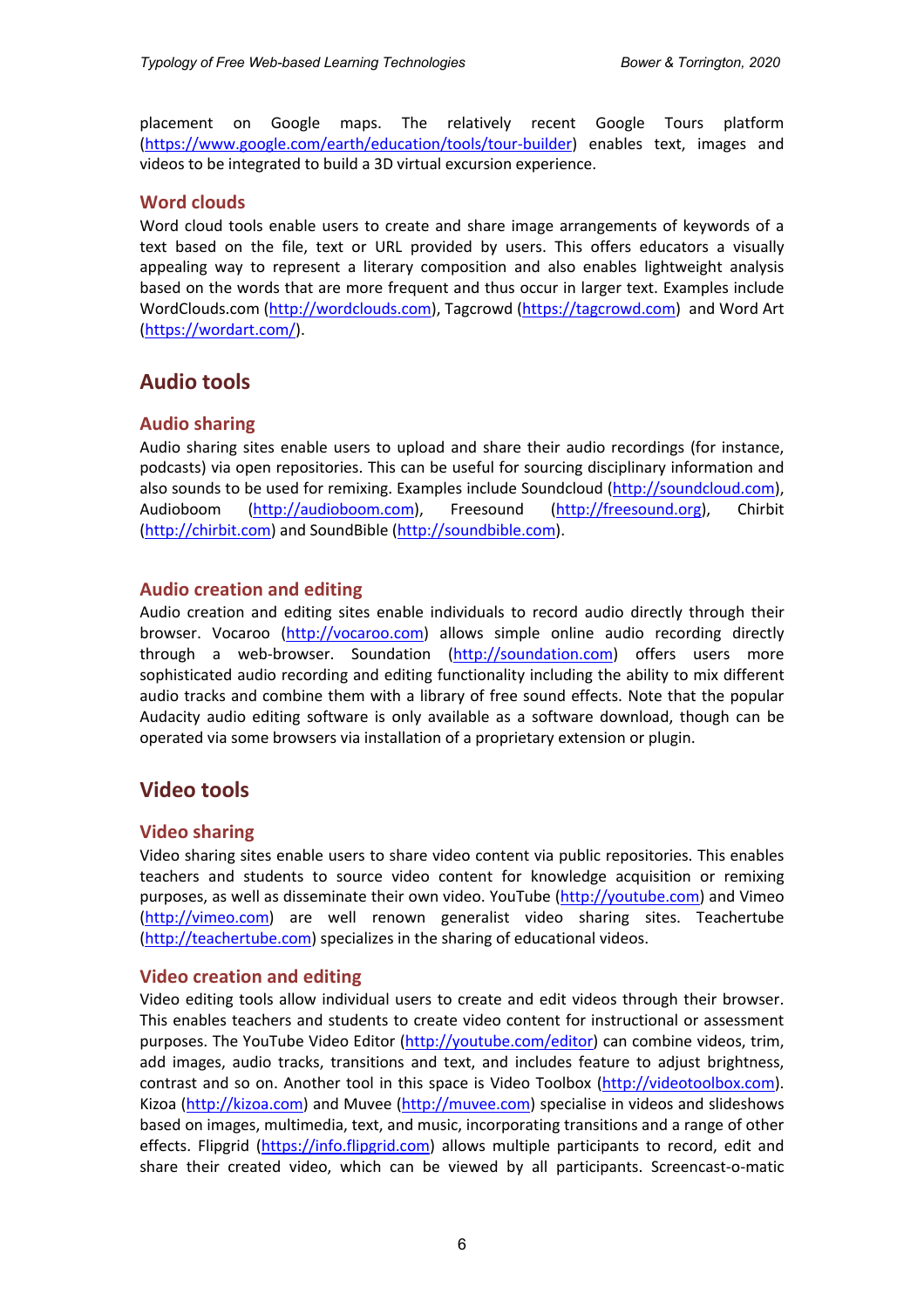(http://screencast-o-matic.com) provides users with the ability to create a video recording of their screen via direct operation through their browser.

#### **Video streaming**

Video streaming services allow users to publicly broadcast a live video stream from their video camera or webcam. This is useful for providing remote access to live events (such as presentations) or creating a student-driven television broadcast. Live streaming on YouTube (http://youtube.com) provides a free video streaming service integrated into YouTube. Another alternative includes YouNow (http://younow.com), which uses advertising to support their free plans.

# **Multimodal production tools**

#### **Digital pinboards**

Digital pinboards allow groups of users to organise and share a range of resources such as web pages, files, photos, and notes by adding them to a freeform canvas. This is useful for collaborative brainstorming sessions. Examples include Pearltrees (http://pearltrees.com), Padlet (http://padlet.com), Stormboard (http://stormboard.com), Lino (http://en.linoit.com) and Conceptboard (https://conceptboard.com). Miro (https://miro.com) is a more fully featured example include collaborative whiteboarding, marking up documents, collaborative writing and discussions via text.

#### **Presentations**

Presentation tools enable users to sequence multimodal content so as to support or deliver an instructional narrative. Products are shareable via URL and public repositories. Presentation tools are useful for any situation where teachers or students are required to share or demonstrate their understanding. Prezi (http://prezi.com) provides users with an open and zoomable canvas for embedding video, images and text, and supports recording, real-time collaboration, and sharing via a public repository of presentations. Microsoft PowerPoint Online (https://www.office.com/launch/powerpoint) is a browser-based version of the popular presentation creation program, supporting sharing and collaboration via OneDrive. Google Slides (http://www.google.com/slides/about) supports real-time collaborative authoring of PowerPoint style slides directly through the browser, with presentation and sharing via a URL. Haikudeck (http://haikudeck.com) provides simple webbased slide creation software that searches for appealing image backgrounds based on keywords. Photopeach (http://photopeach.com) and Photosnack (http://photosnack.com) enable the creation of slideshows based on image upload (though without audio annotation). Vcasmo (http://vcasmo.com) specialises in adding audio-visual narration to slide presentations. Slideshare (http://slideshare.net) and Authorstream (http://authorstream.com) enable users to share their desktop presentations via public repository, and include the ability to add audio narration to uploaded slides. Spark (https://spark.adobe.com) offers a basic free account with upgradable plan models and is a popular tool to create graphics, pages or videos using customizable templates and images.

#### **Lesson authoring**

A range of Web 2.0 lesson authoring tools have emerged that enable users to sequence content into learning modules and often add interactive elements. These can be used by teachers to create learning sequences, and also by students in tasks that require them to teach their peers. Example tools include LAMS (https://www.lessonlams.com), BlendSpace (http://blendspace.com), SoftChalk (http://softchalk.com), EasyGenerator (http://easygenerator.com), Nearpod (http://nearpod.com) and Udutu (http://udutu.com).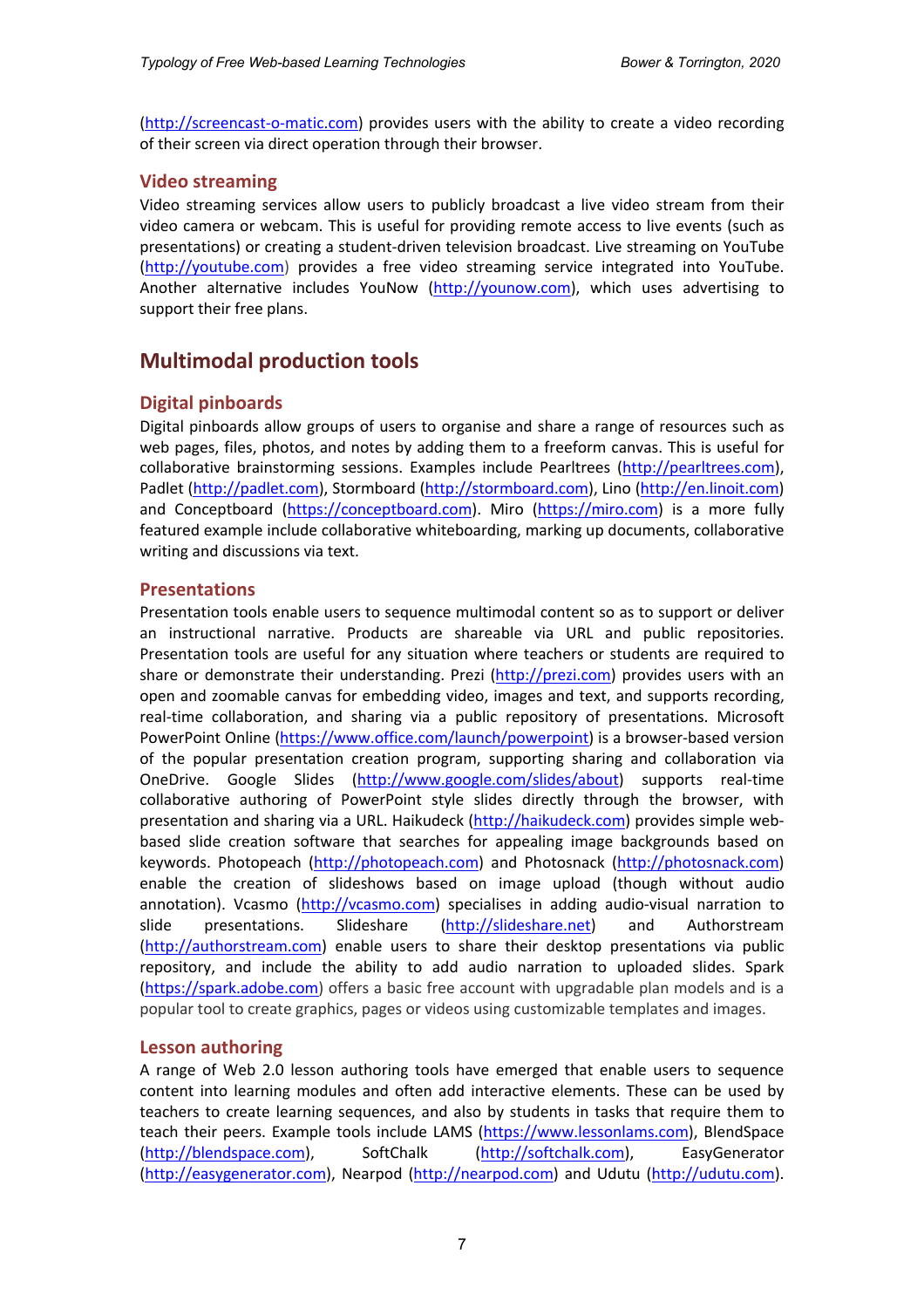Composica (https://composica.com) has been designed to support collaborative authoring via the web. Many of these tools have a free trial period before charging for services. Edpuzzle (http://edpuzzle.com) provides users with the ability to synchronise images, text, and interactive quiz elements to Youtube and other video clips.

# **Digital storytelling tools**

#### **Online book creation**

Online book creation sites enable individual users to create a story based on pictures and text, and share them via URL or repository. These can allow adults to publish and distribute their work in book form, and there are also a range of tools that support story composition by younger students. StoryJumper (http://www.storyjumper.com) and Tikatok (http://tikatok.com) allow students to create and publish e-books by uploading their images and text. StoryBird (http://storybird.com) provides a wide variety of artistic theme-based templates and graphics to enhance and structure story creation. Mixbook (http://mixbook.com) is a well-renowned site for creating books based on uploaded photos than enables collaborative authoring and sharing (including in print form). Book Creator (https://bookcreator.com) provides a user-friendly interface to combine text, images, audio and video to create, read or publish books.

#### **Comic strip creation**

Comic strip creation sites allow users to drag and drop characters and backgrounds into templates and then overlaying individualized images and text. Comics are often used as elementary yet motivating ways to summarize scenarios or demonstrate processes. Examples include Storyboard That (http://storyboardthat.com), MakebeliefsComix (http://makebeliefscomix.com), and Pixton (http://pixton.com). WittyComics (http://wittycomics.com) provides an adult genre for their comics.

#### **Animated videos**

Animated video sites enable creation and sharing of animated videos and presentations through drag-and-drop interfaces with a large variety of elements, styles and templates. This is useful for creating videos without the need to shoot footage. Examples include Powtoons (http://powtoon.com), Moovly (http://moovly.com) and DigitalFilms (http://digitalfilms.com). Voki (https://www.voki.com) creates customisable animated speaking avatars from written text, that can be shared to a range of platforms.

## **Website creation tools**

#### **Individual website creation**

Individual website creation tools enable single users to create websites from customisable templates through a point-and-click interface (no coding required). Examples include Google Sites (https://sites.google.com/new), Tripod (http://tripod.lycos.com), Wix (http://wix.com), Jimdo (http://jimdo.com), and Moonfruit (http://moonfruit.com). Note that many of these have basic free plans with fees for premium services. Weebly (http://weebly.com) also integrates a blog tool. For single page websites Glogster (http://glogster.com) provides a simple to use interface for creating visually appealing posters that can be made available as a URL.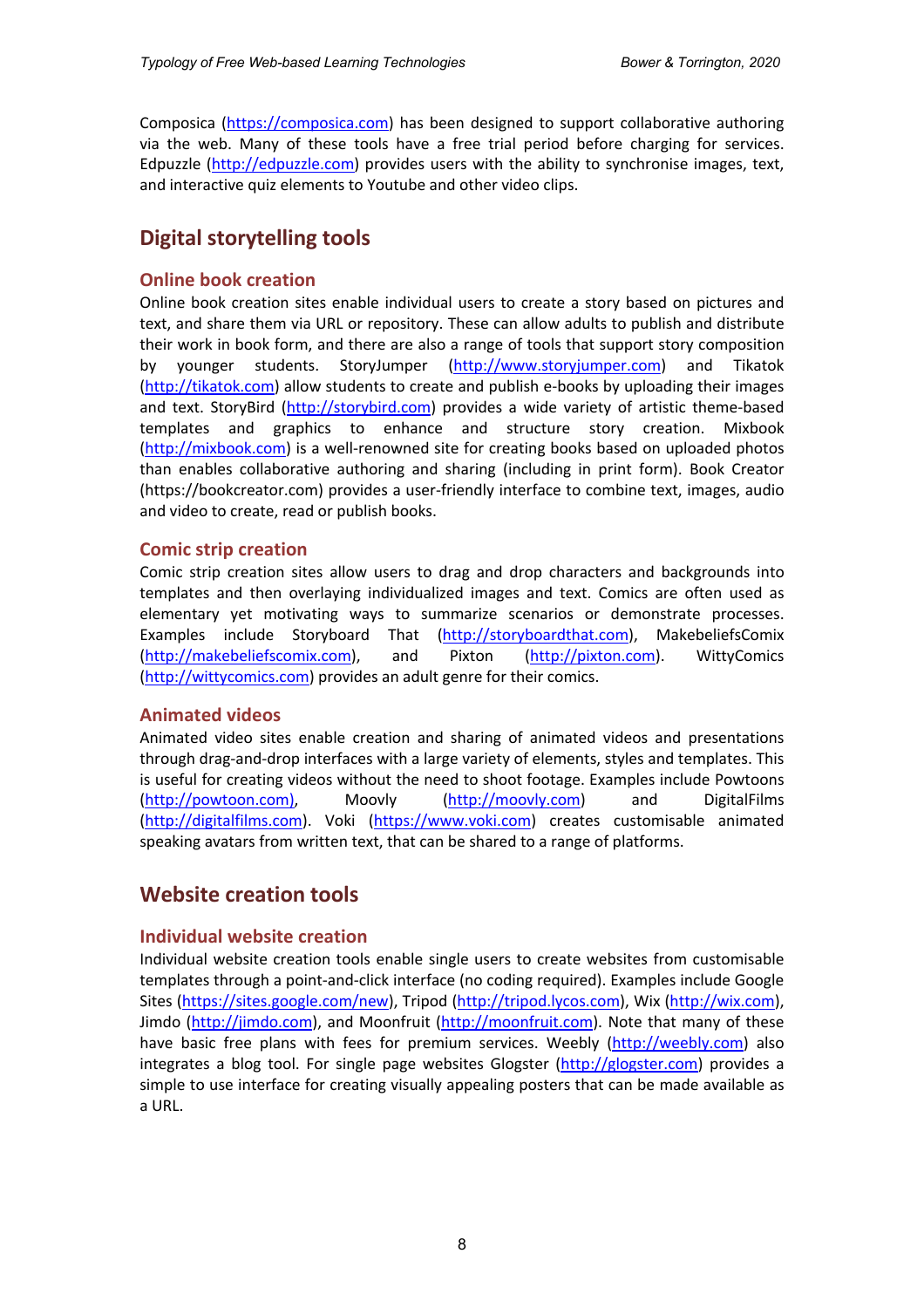#### **Wikis**

Wikis enable multiple users to create, edit and link multi-page websites through their webbrowser, making them ideal for project workspaces or collaborative knowledge bases and for project workspaces. PBworks (http://pbworks.com) is a frequently used wiki that is free for education. Recently there has been a decline in the number of freely available served wikis, though there are still platforms that are offered with a limited users, or postings, or advertising including Confluence (https://www.atlassian.com/software/confluence), Nuclino (https://www.nuclino.com), Zoho Wiki (https://www.zoho.com/wiki) and Wikidot (https://www.wikidot.com).

#### **Blogs**

Blogs differ from wikis in that they organise website posts in chronological order. This makes making the suitable for teachers and students to represent and track evolving thinking over time. Wordpress (https://wordpress.com) includes multimedia libraries, numerous templates and a host of wigets to enhance the functionality of their blogs. Edublogs (http://edublogs.org) is based upon the Wordpress platform and offers teachers the capacity to create and administer an entire class of blogs through a secure portal. The Tumblr (http://tumblr.com) blog has an easy to use interface and simple resharing facilities. Blogger (http://blogger.com) is another well renown blogging site now owned by Google. Paper.li (http://paper.li) and RebelMouse (https://rebelmouse.com) provide online newsletter publishing tools with a commercial agenda but do allow free use for individuals. Penzu (http://penzu.com) allows students to create private notebook entries and embed images, with a range of classroom management, tracking and assessment tools for teachers.

### **Knowledge organization and sharing tools**

#### **File sharing**

File sharing sites enable users to share their documents, images, audio files and videos via the web. Whereas other types of tools enable users to view and often manipulate those files, file sharing sites typically only provide a directory or 'folder' system where permissions can be set to determine who can access the files. This is useful for sharing files within classes and between groups. Popular examples include Dropbox (http://dropbox.com), MediaFire (http://mediafire.com), 4shared (http://4shared.com), and OneDrive (http://onedrive.live.com). Google Drive (http://google.com/drive) differentiates itself by integrating its online office tools (Docs, Sheets, Slides, Forms and Drawings) with file storage so that users can view and edit files through their browser.

#### **Social bookmarking**

Social bookmarking sites enable users the capacity to store, organise, annotate, and share links to websites online. This is useful for creating sets of links amongst a community of practice or team. An example is Diigo (http://diigo.com), which allow users to create groups and online presentations. Other social bookmarking tools include Icyte (http://icyte.com) and Memonic (http://memonic.com), each have their own slightly different features and target audiences. Edshelf (https://edshelf.com) is specifically designed to help share collections of resources for educational purposes, and Wakelet (https://wakelet.com) and Participate (previously known as Educlipper) (https://explore.participate.com/educlipper) extend this by serving to create learning and teaching networks for educators and students.

#### **Aggregators**

Aggregators use Really Simple Syndication (RSS) harvest web-based information into one place. This allows users to organise, save and share content on topics that is important to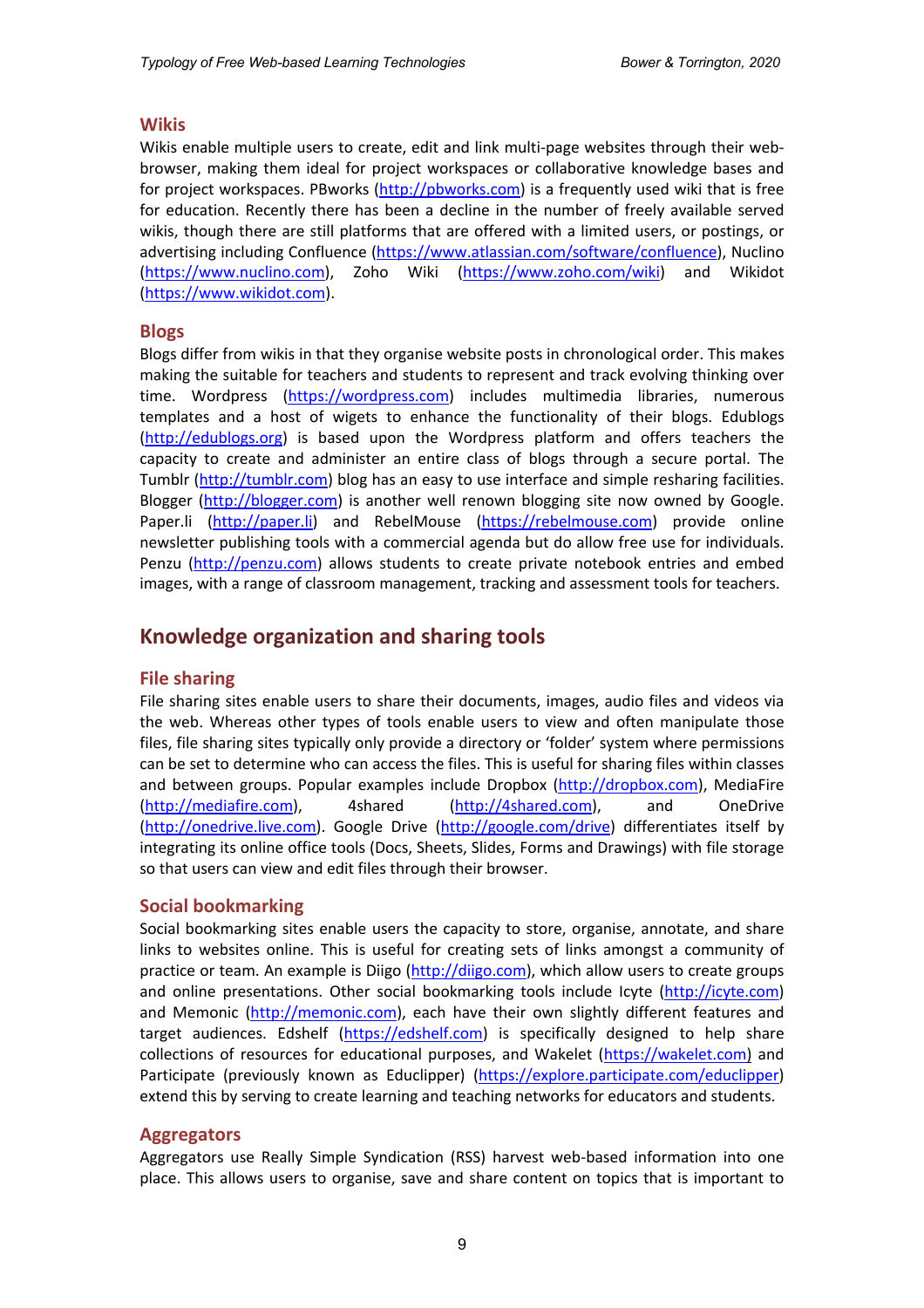them. Examples include Flipboard (http://flipboard.com) and Feedly (http://feedly.com). Bloglines (http://www.bloglines.com) specializes in aggregation of blog content.

#### **Republishing**

Republishing tools extend beyond aggregation tools to enable individuals and groups of users to not only scrape content from the web but also comment upon and republish it. This can be used by students and teachers to share interpretations of the resources that they find. ScoopIt (http://scoop.it) is designed for individual user republishing. Pinterest (http://pinterest.com) enables groups of users to collect, markup and republish content around a common topic of interest. LiveBinders (http://livebinders.com) allows users to collect links and organise content into virtual shareable folders about topics.

#### **Timeline creators**

Timeline tools allow users to organise text and images on a single page according to when they occurred. This is useful for representing historical events. Timetoast (http://timetoast.com) and Preceden (https://www.preceden.com) are basic examples. Tiki-Toki (http://tiki-toki.com) allows users to make timelines in three dimensions so that different themes can be seen alongside one another. There are also other tools available such as Office Timeline Online (https://online.officetimeline.com), that do not natively allow image insertion.

# **Data analysis tools**

#### **Conducting surveys**

Online survey tools that enable collection of data via web forms. This enables students and teachers to source data to use in subsequent analysis. Examples include Survey Monkey (http://surveymonkey.com), Crowdsignal (https://crowdsignal.com/), SurveyGizmo (http://surveygizmo.com), Slido (https://www.sli.do), Strawpoll (https://www.strawpoll.me), Addpoll (http://www.addpoll.com), Mentimetre (https://www.mentimeter.com) and FluidSurveys (http://fluidsurveys.com). The Google Forms platform (http://www.google.com/forms/about) provides the capacity for multiple users to collaboratively author surveys, with integration into the Google spreadsheet application for data analysis. Similarly, Microsoft Forms (https://forms.office.com) facilitates surveys, quizzes and polls, collects data in real-time and provides visual, exportable results. Poll Everywhere (http://polleverywhere.com) differentiates itself from other survey tools by offering SMS as well as web-based voting and real-time broadcasting of responses as controlled by the teacher. Answer Garden (https://answergarden.ch) is a simple feedbackgathering tool for presenters arranged as a word cloud.

#### **Online spreadsheets**

Online spreadsheets provide the ability for users to collaboratively edit spreadsheets that are shared via a URL. This means teachers and students can conduct collaborative data analysis. Google Sheets (http://www.google.com/sheets/about) and Microsoft Excel Online (https://www.office.com/launch/excel) are popular online spreadsheets. Alternatives include Zoho's Spreadsheet tool (http://www.zoho.com/docs), Live Documents spreadsheet (http://www.live-documents.com/live\_spreadsheets.html) and Ethercalc (http://ethercalc.net). Smartsheet (http://smartsheet.com) is an online spreadsheet with extra organizational features such as additional views as calendars and Gannt charts.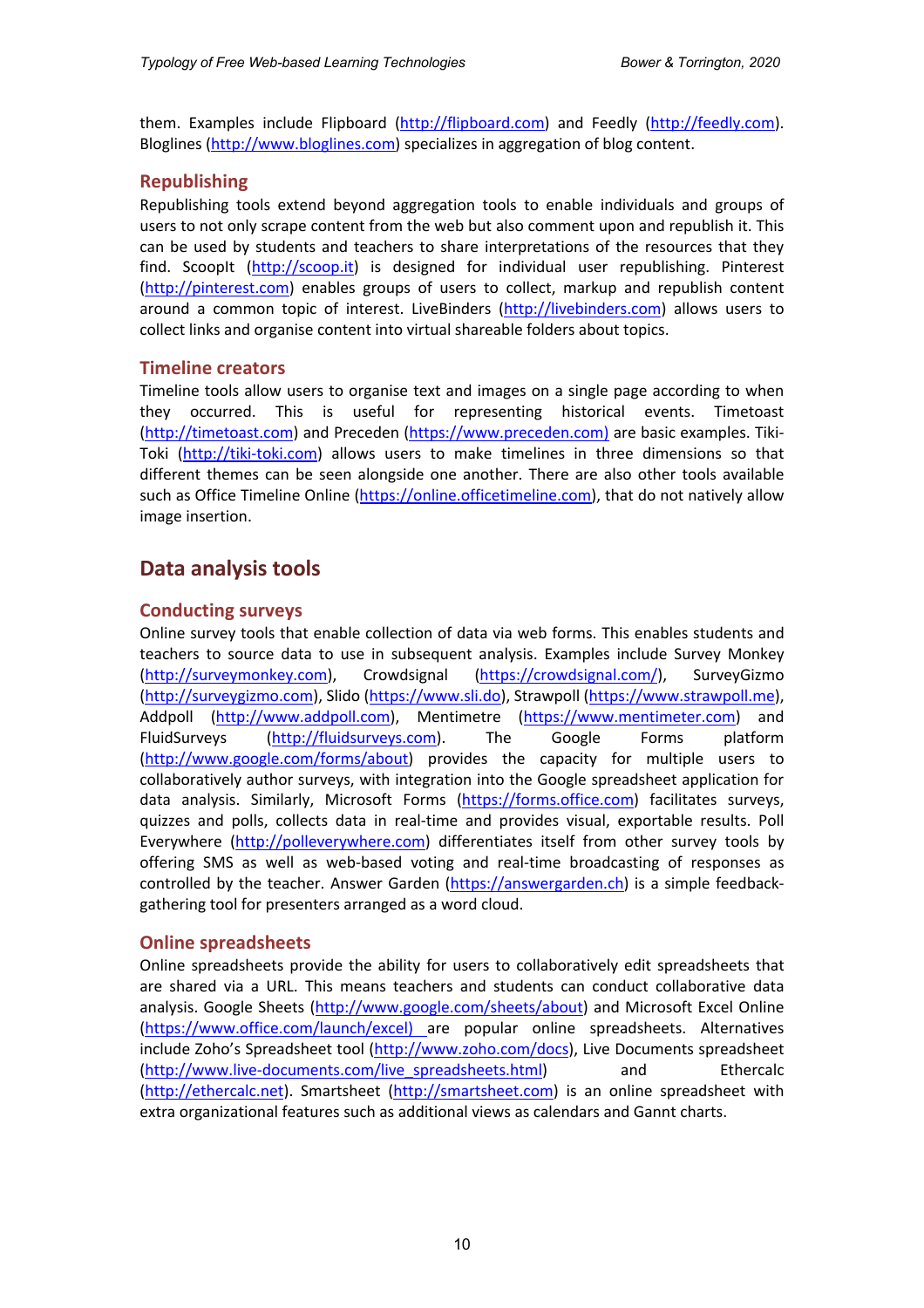#### **Infographics**

Infographics provide online tools and templates for representing numerical data that can in turn be shared via URL. Infogram (http://infogr.am), amCharts visual editor (https://live.amcharts.com), Venngage (https://venngage.com) and Google chart tools (https://developers.google.com/chart) provide interactive charts and data tools, with the ability to import Excel or CSV files to create different types of charts that can be published online. Easelly (http://www.easel.ly) and Piktochart (http://piktochart.com) moves beyond chart data to create poster-style template-based data representations. ChartsBin (http://chartsbin.com) creates interactive visualisations of data, including interactive maps that can be exported and embedded in presentations, blogs or websites. Figma (https://figma.com) allows customisable, collaborative image editing, arrangement and creation.

# **3D Modelling tools**

#### **3D model repositories**

There are numerous online communities that promote sharing and usage of 3D models, which have supported the rise of the 3D printing and the maker movement. Examples include GrabCAD (https://grabcad.com), Rapables (https://repables.com), 3D Warehouse (https://3dwarehouse.sketchup.com) and Print Me a Sheep (http://www.printmeasheep.com). Thingiverse (https://www.thingiverse.com) and Pinshape (https://pinshape.com) also offer tutorials and lesson plans in subject areas for educators.

#### **3D model creation**

3D modeling tools enable users to create, save and share three-dimensional Computer Aided Design (CAD) models through their web-browser. Shapeshifter (http://shapeshifter.io) enables quick creation and manipulation of 3D objects that can be downloaded for printing and shared by hyperlink. Tinkercad (http://tinkercad.com) provides browser-based CAD design, which supports import and has socially formed gallery of creations. Slash (https://www.3dslash.net) offers an easy-to-use, clean intuitive interface for 3D model creation supported by tutorials and a shared gallery. Sketchup (https://www.sketchup.com) is a popular and powerful 3D modelling program.

## **Coding tools**

The focus on developing computational thinking and computer programming (coding) capabilities has led to the rise of numerous visual programming tools, which enable students to create and share, stories, animations and games by dragging and dropping blocks of code. Possibly the most well renowned example is Scratch 3.0 (https://scratch.mit.edu), which is used by tens of millions of students worldwide. Code.org (http://code.org) also enables students to create and share programming projects online, and includes numerous small programming challenges. Gamefroot (https://make.gamefroot.com) provides an alternative that is specifically designed to support game development. Some sites offer coding experiences through integrated tutorials, including Code Academy (https://www.codecademy.com), Free Code Camp (https://www.freecodecamp.org) and Khan Academy (https://www.khanacademy.org/computing/computer-programming), with the latter two platforms focusing on text-based coding. The Australian Computer Academy (https://aca.edu.au) and Makecode (https://www.microsoft.com/en-au/makecode) offer interactive tutorials and simulators for learning to code in a range of languages.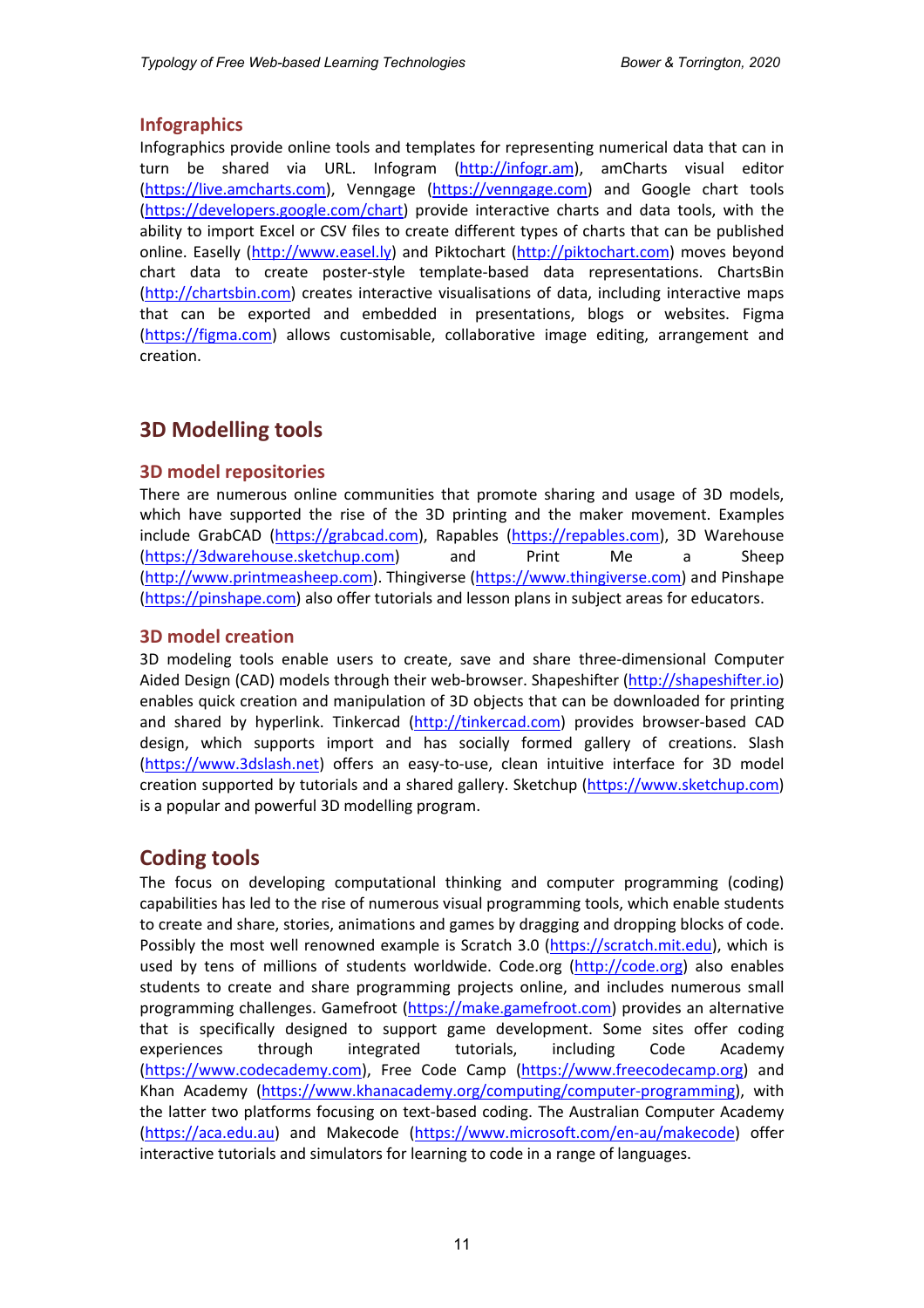#### **Assessment tools**

Assessment tools typically enable users to create online quizzes using a range of question types (such as allows users to create multiple choice, fill in the blank, matching, short answer, and true/false questions) with automatic grading and feedback as well as performance tracking. Epitomic examples include Quizstar (http://quizstar.4teachers.org), ProProfs Quizmaker (http://proprofs.com/quiz-school) and Class Marker (https://www.classmarker.com). Quizlet (http://quizlet.com), Cram (http://cram.com) and CoboCards (http://cobocards.com) also allow creation of flashcards and various forms of testing (for instance multiple choice, true false, matching, written answer) as well as memorization tasks and games, with a public repository of user creations. EasyTestMaker (http://easytestmaker.com) is more print and summative assessment oriented, but with sophisticated features for tracking student performance. Peerwise (http://peerwise.cs.auckland.ac.nz) offers a platform for students to create multiple choice questions that their peers can answer and provide feedback upon, all in a gamified badge and leaderboard environment. Socrative (http://socrative.com) is specifically designed for real-time monitoring of quiz results for formative assessment purposes. Kahoot (https://kahoot.com) is a games-based platform enabling both custom-made and readymade multiple-choice quizzes. GoSoapBox (https://www.gosoapbox.com) allows presenters to embed comprehension checks to engage their audience.

#### **Social networking systems**

Social networking systems enable users to sharing photos and videos, post text-thoughts and run polls via their personalized profile pages. They can be used to help students share content, provide feedback and trouble-shooting support to one another, and harvest perceptions via comments and voting activities. Facebook (http://facebook.com) is obviously the most well-renowned social networking site. Class Dojo (https://www.classdojo.com) offers a safe and education oriented social networking platform that includes parents and administrators. Fakebook (http://www.classtools.net/FB/home-page) and Twiducate (http://twiducate.com) provide other educational alternatives. There are other social networking tools that are built around specific communities of practice. For instance, Research Gate (http://researchgate.net) and Academia (http://academia.edu) support social networking and information sharing for academics.

#### **Learning Management Systems**

Learning Management Systems (LMSs) facilitate the delivery of courses, rather than singular lessons. Additional to delivering content, the features of a LMS include the ability to prescribe tasks, set assessments, track student performance, report and document data, as well as having control of the administration associated with the course. Edmodo (http://edmodo.com) and Seesaw (https://web.seesaw.me) are popular LMS platforms that are pitched towards younger-aged students. Google Classroom (https://classroom.google.com) provides a reliable platform that is popular in primary and high schools. There are several other platforms that offer a "freemium" model, including platforms such as Moodle Cloud (https://moodlecloud.com), Latitude Learning (http://www.latitudelearning.com), Myicourse (http://myicourse.com), Schoology (http://www.schoology.com), ATutor (https://atutor.github.io) and FormaLMS (http://www.formalms.org).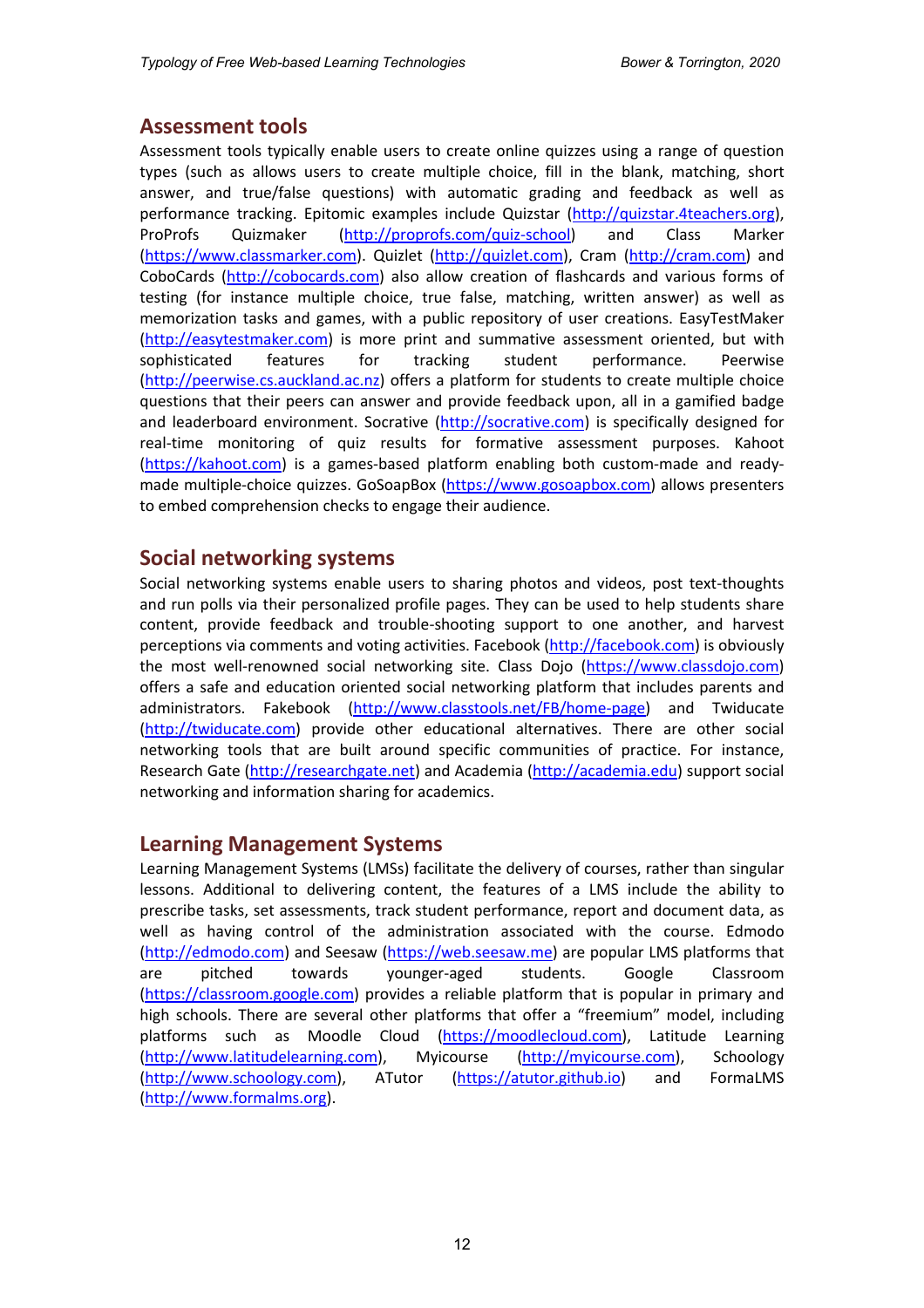### **Web-conferencing tools**

Synchronous multimedia collaboration tools, otherwise known as web-conferencing or video conferencing, enable participants to see and hear each other as well as use other real-time collaboration features such as screen sharing. Zoom (http://zoom.us) allows basic web conferencing for up to 40 minutes for free, and comes with a range of powerful features including screen sharing, whiteboard, text-chat and breakout rooms, which can all operate directly through a browser. Google Hangouts (http://plus.google.com/hangouts) offers webbased video-conferencing for up to 10 people as part of the Google+ suite. Skype Online (https://web.skype.com) facilitates voice and video calls, messaging, screen sharing with end-to-end encryption security. Discord (https://discordapp.com) offers a voice, video or text communication platform, allowing up to 10 participants to share their screens simultaneously.

# **Discussion and Conclusion**

The 2020 Typology of Free Web-based Learning Technologies presented in this article was based upon an original systematic review of Web 2.0 tools conducted in 2015, and updated to reflect shifts in the learning technology landscape over the last 5 years. It is by no means claimed that all free online learning technologies have been incorporated. However, many have, and these can be immediately deployed by teachers to enhance the learning outcomes and experiences of their students. More importantly, the Typology provides a framework for educators to conceptualise available technologies so that they can make purposeful decisions about the types of tools they deploy. The Typology also provides a valuable timestamp with which to compare and track the nature of the change in the online technology landscape.

In particular, of the 212 tools used in the 2015 Typology, 150 were retained and 62 were deleted. The decision to delete tools was made based on the following reasons: 1) the site being unavailable or discontinued; 2) the service being commercialized and no longer free for the user; or 3) the service changed to no longer constitute an educational purpose. There were 76 new sites added to the Typology, many in the newly added clusters of Learning Management Systems, 3D Modelling tools and Coding tools. The emergence of platforms offering a range of integrated learning and assessment tools resulted in the formation of the Learning Management Systems cluster. The increased importance placed on the development computational and design thinking capabilities over the past five years corresponds with the inclusion of new clusters of tools relating to Coding and 3D modelling.

The growth of approximately 7% from 2015 to 2020 in the number of freely available webbased tools included in the typology is in some ways surprisingly low, and may be a mark of the increasing maturity of the field as competition and sustainability exert greater influence on the domain. It should be noted that there has been a marked increase in the number of extensions and plugins that are offered through individual browsers (for instance Google Chrome and Mozilla Firefox) that enable users to complete productivity tasks and share content. While these were not included in the list because they were proprietary to a particular browser, they have further increased the sorts of educational tasks that can be completed for free online, and educators are encouraged to explore these options when searching for the right web-based tools.

It was interesting that the original framework of the Typology remained relevant for the categorization of the majority of the freely available online technologies. The fact that there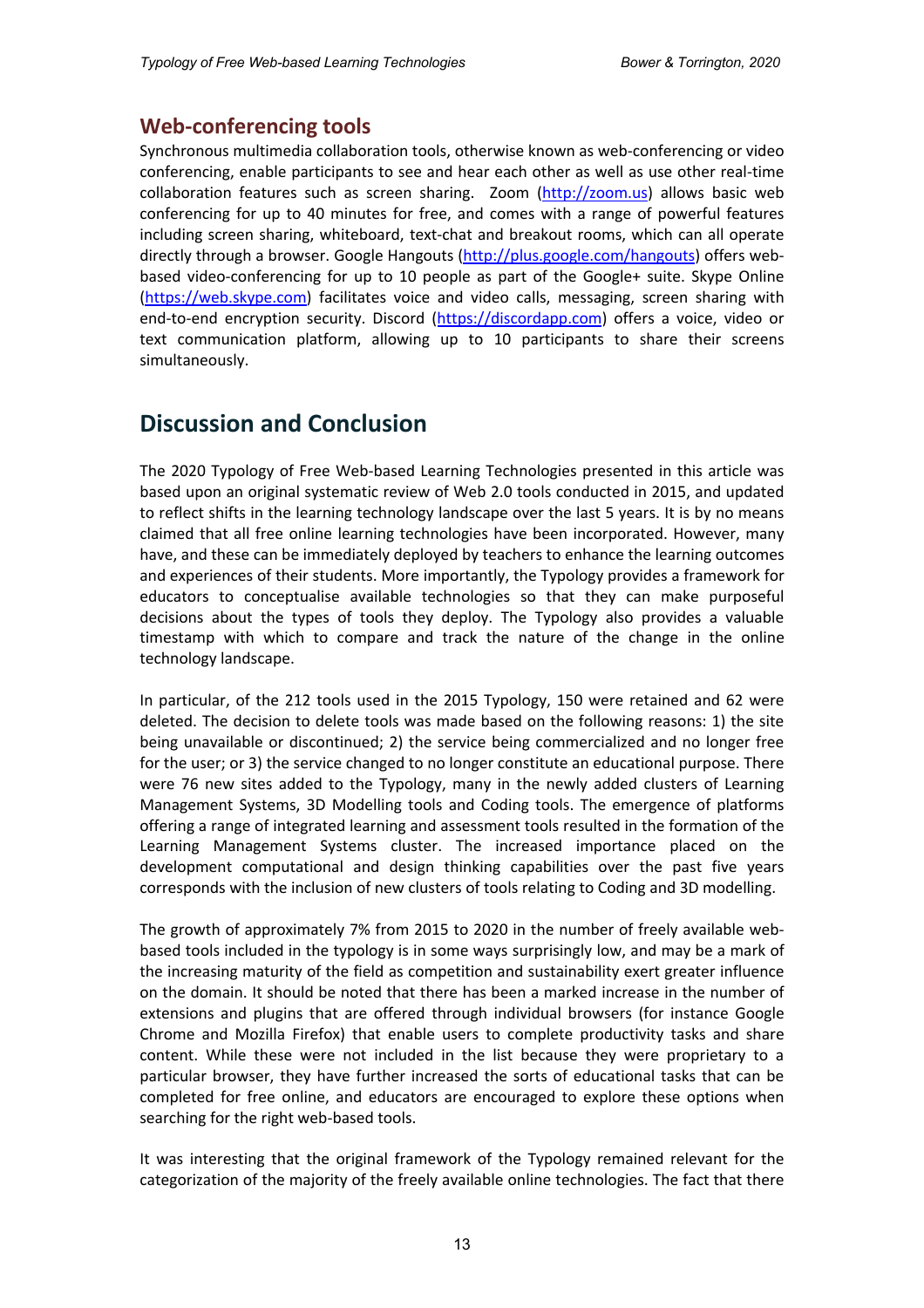were still technologies available in all of the categories of the original Typology implies that none of the technology types had become entirely obsolete. Large providers, such as Google and Microsoft, have permeated many of the categories in the Typology, a noticeable growth since the publication of the 2015 version. For instance, as well as its YouTube brand, including video editing, music mixing, live streaming and video watching, Google offers infographics, mapping (including Google Maps, Google Earth, tour building and excursions), Hangouts, Google Classroom, Sketchup, Sheets (assessment) and website creation. These powerful, free tools have apparently impacted on the sustainability of smaller providers. Similarly, the reduction in the number of small, stand-alone tools in clusters such as wikis, discussion forums and online whiteboarding could potentially be attributed to this, with these features now routinely offered in larger integrated platforms.

It appears from the research literature into online learning and anecdotal observation of educator practice that only a narrow subset of tools available are being utilized and investigated by educators and educational researchers (see Bower, 2017). Thus, there is considerable potential to further explore and examine how the various affordances of different online technologies with their different modalities and information structures can be incorporated into learning designs and impact upon learning processes. The Typology presented herein offers a touchstone for educators and researchers, by raising awareness of the large variety of technologies available and how they can be differentiated in terms of modalities, synchronicity, structure of information, and sharing. However, if educators are to fully capitalize on the pedagogical potentials of free online technologies they need to do more than simply understand the nature of the tools – they must also understand how the action potentials or 'affordances' of technologies can be used to help achieve the requirements of the learning tasks they are designing in accordance with the specific contextual needs of their students (see Bower, 2008, 2010).

There is no doubt in the future that online technologies will continue to change. Several implications for the future of web-based tools can be drawn by extrapolating the trends observed over the last 5 years. Firstly, we would expect that smaller tools without a significant differentiation or business case will either discontinue, marketize, or be taken over. Secondly, it would appear that larger players in the online technology ecosystem will continue to crowd-out smaller players, as their suites of tools become more ubiquitous and integrate greater functionality. We can expect that the built-in intelligence of tools will continue to increase as the machine learning and learning analytics fields become more mature. As a final observation, the business models and motivations of these free online technology providers should be continually scrutinized by the education field, in an effort to ensure appropriate data security and privacy of students and teachers.

# **References**

- Bower, M. (2017). *Design of technology-enhanced learning: Integrating research and practice*. Bingley: Bingley: Emerald Publishing Limited.
- Bower, M. (2016), Deriving a typology of Web 2 learning technologies. *British Journal of Educational Technology, 47*, 763-777. doi:10.1111/bjet.12344
- Bower, M. (2015). A typology of Web 2.0 learning technologies. EDUCAUSE digital library. Retrieved from http://www.educause.edu/library/resources/typology-web-20 learning-technologies
- Bower, M., Hedberg, J. & Kuswara, A. (2010). A framework for Web 2.0 learning design. *Educational Media International, 47*(3), 177-198.